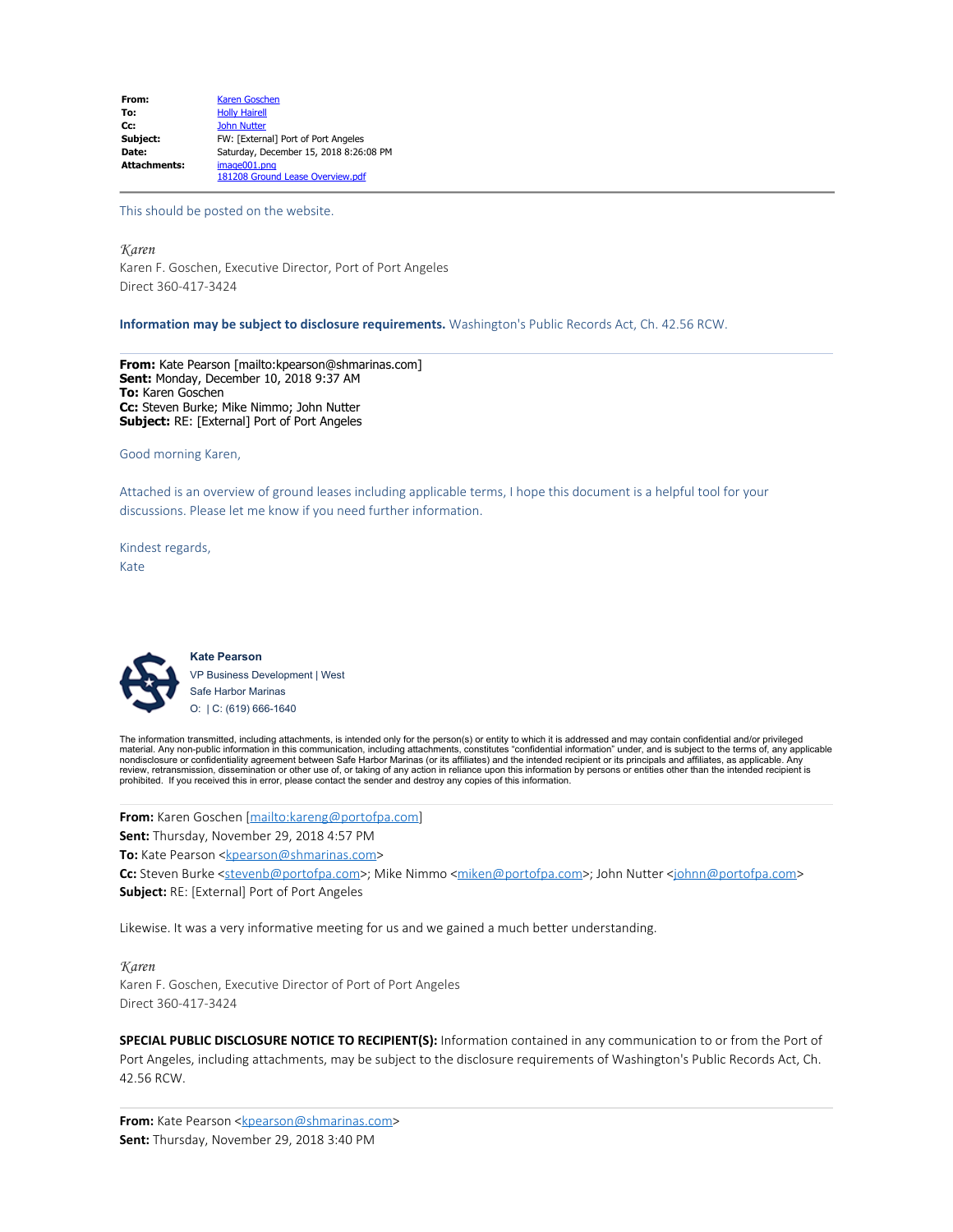#### **To:** Karen Goschen [<kareng@portofpa.com](mailto:kareng@portofpa.com)>

Cc: Steven Burke [<stevenb@portofpa.com](mailto:stevenb@portofpa.com)>; Mike Nimmo [<miken@portofpa.com](mailto:miken@portofpa.com)>; John Nutter [<johnn@portofpa.com](mailto:johnn@portofpa.com)> **Subject:** RE: [External] Port of Port Angeles

Karen & John,

Thanks so much for your time today, it was great to get to know you both a little more. I will be in touch with the follow up documents we discussed.

Kindest regards, Kate



**Kate Pearson** VP Business Development | West Safe Harbor Marinas O: | C: (619) 666-1640

The information transmitted, including attachments, is intended only for the person(s) or entity to which it is addressed and may contain confidential and/or privileged<br>material. Any non-public information in this communic nondisclosure or confidentiality agreement between Safe Harbor Marinas (or its affiliates) and the intended recipient or its principals and affiliates, as applicable. Any<br>review, retransmission, dissemination or other use prohibited. If you received this in error, please contact the sender and destroy any copies of this information.

**From:** Karen Goschen [\[mailto:kareng@portofpa.com](mailto:kareng@portofpa.com)] **Sent:** Monday, November 26, 2018 9:28 PM **To:** Kate Pearson [<kpearson@shmarinas.com>](mailto:kpearson@shmarinas.com)

Cc: Steven Burke [<stevenb@portofpa.com](mailto:stevenb@portofpa.com)>; Mike Nimmo [<miken@portofpa.com](mailto:miken@portofpa.com)>; John Nutter [<johnn@portofpa.com](mailto:johnn@portofpa.com)> **Subject:** RE: [External] Port of Port Angeles

Hi Kate,

Could we arrange for a telephone call this week? I would like to include John Nutter on that call. He is our new Director of Properties, Marinas and Airports.

Have you had a chance to review our website? There is quite a bit of operating data on it. The financial data and studies are under correspondence.

<https://www.portofpa.com/385/John-Wayne-Marina-Public-Information>

*Karen* Karen F. Goschen, Executive Director of Port of Port Angeles Direct 360-417-3424

**SPECIAL PUBLIC DISCLOSURE NOTICE TO RECIPIENT(S):** Information contained in any communication to or from the Port of Port Angeles, including attachments, may be subject to the disclosure requirements of Washington's Public Records Act, Ch. 42.56 RCW.

**From:** Kate Pearson [<kpearson@shmarinas.com](mailto:kpearson@shmarinas.com)>

**Sent:** Monday, November 26, 2018 9:32 AM

**To:** Steven Burke [<stevenb@portofpa.com](mailto:stevenb@portofpa.com)>; Karen Goschen [<kareng@portofpa.com](mailto:kareng@portofpa.com)>; Mike Nimmo [<miken@portofpa.com](mailto:miken@portofpa.com)> **Subject:** RE: [External] Port of Port Angeles

Thanks Steve!

I hope you all had a wonderful Thanksgiving.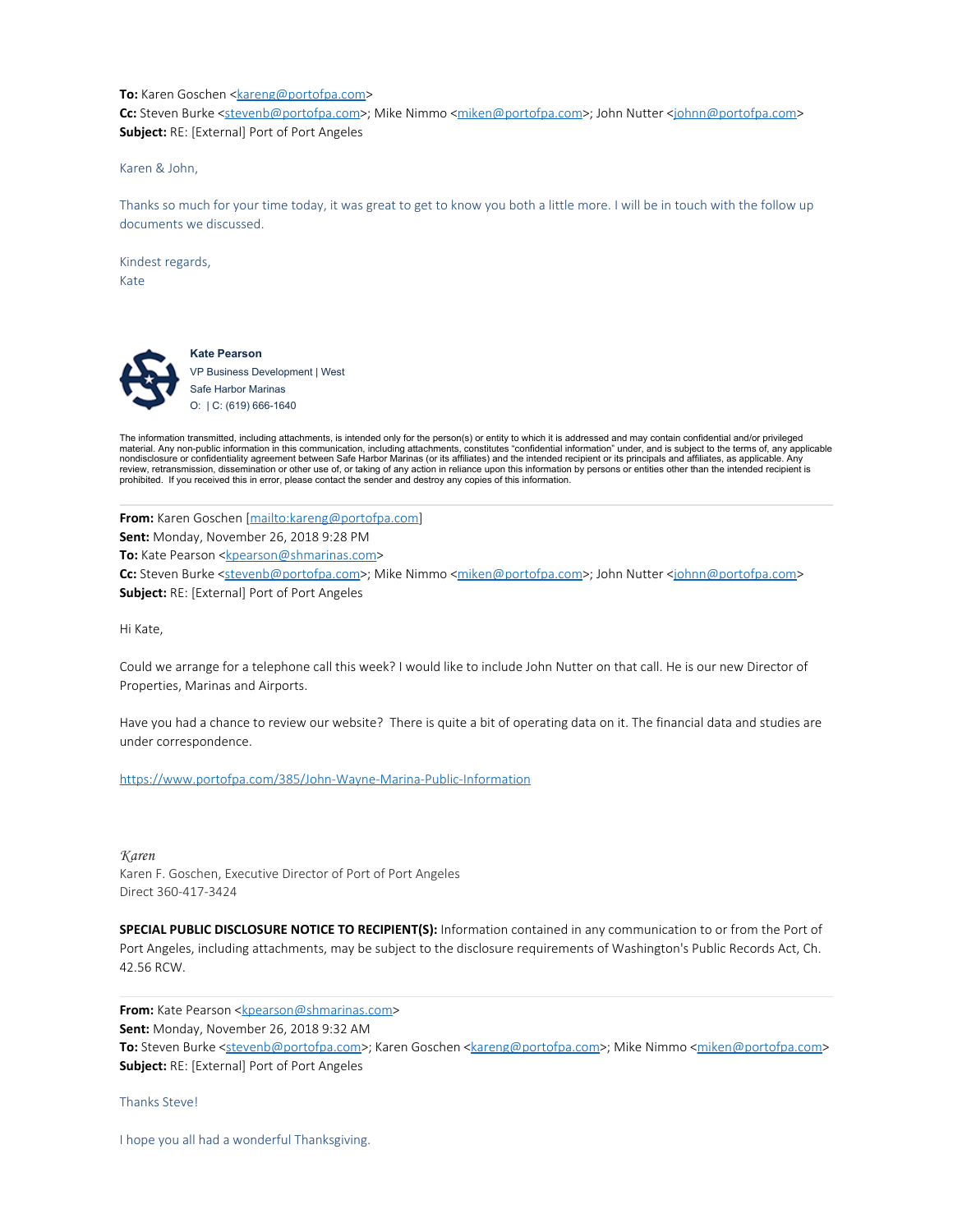Best, Kate



**Kate Pearson** VP Business Development | West Safe Harbor Marinas O: | C: (619) 666-1640

The information transmitted, including attachments, is intended only for the person(s) or entity to which it is addressed and may contain confidential and/or privileged<br>material. Any non-public information in this communic nondisclosure or confidentiality agreement between Safe Harbor Marinas (or its affiliates) and the intended recipient or its principals and affiliates, as applicable. Any<br>review, retransmission, dissemination or other use prohibited. If you received this in error, please contact the sender and destroy any copies of this information.

**From:** Steven Burke [<mailto:stevenb@portofpa.com>] **Sent:** Wednesday, November 21, 2018 8:02 PM **To:** Kate Pearson [<kpearson@shmarinas.com>](mailto:kpearson@shmarinas.com); Karen Goschen [<kareng@portofpa.com](mailto:kareng@portofpa.com)>; Mike Nimmo [<miken@portofpa.com](mailto:miken@portofpa.com)> **Subject:** Re: [External] Port of Port Angeles

I have forwarded you email to Karen our ED to set up a time to meet Happy turkey day!

Steve Sent from my iPhone

On Nov 19, 2018, at 7:02 AM, Kate Pearson <**kpearson@shmarinas.com>** wrote:

Morning!

I had planned to come up early December for a couple of meetings but don't have dates on the calendar yet. Are there any dates/times which would work better for you and the team? Let me know and I'll make the necessary arrangements.

Thanks,

Kate

#### **Kate Pearson**

 $\leq$ imaged $1$ fedf.PN $G$ >  $\leq$ r Business Develop VP Business Development | West

O: | C: (619) 666-1640

The information transmitted, including attachments, is intended only for the person(s) or entity to which it is addressed and may contain confidential<br>and/or privileged material. Any non-public information in this communic recipient or its principals and affiliates, as applicable. Any review, retransmission, dissemination or other use of, or taking of any action in reliance upon<br>this information by persons or entities other than the intended any copies of this information.

**From:** Steven Burke [<mailto:stevenb@portofpa.com>]

**Sent:** Friday, November 16, 2018 8:53 PM

**To:** Kate Pearson [<kpearson@shmarinas.com](mailto:kpearson@shmarinas.com)>

**Subject:** [External] Port of Port Angeles

Kate

Are you coming up to Seattle anytime soon. Wanted to have you meet with our ED and Marina Director. Also I have another idea to run by you.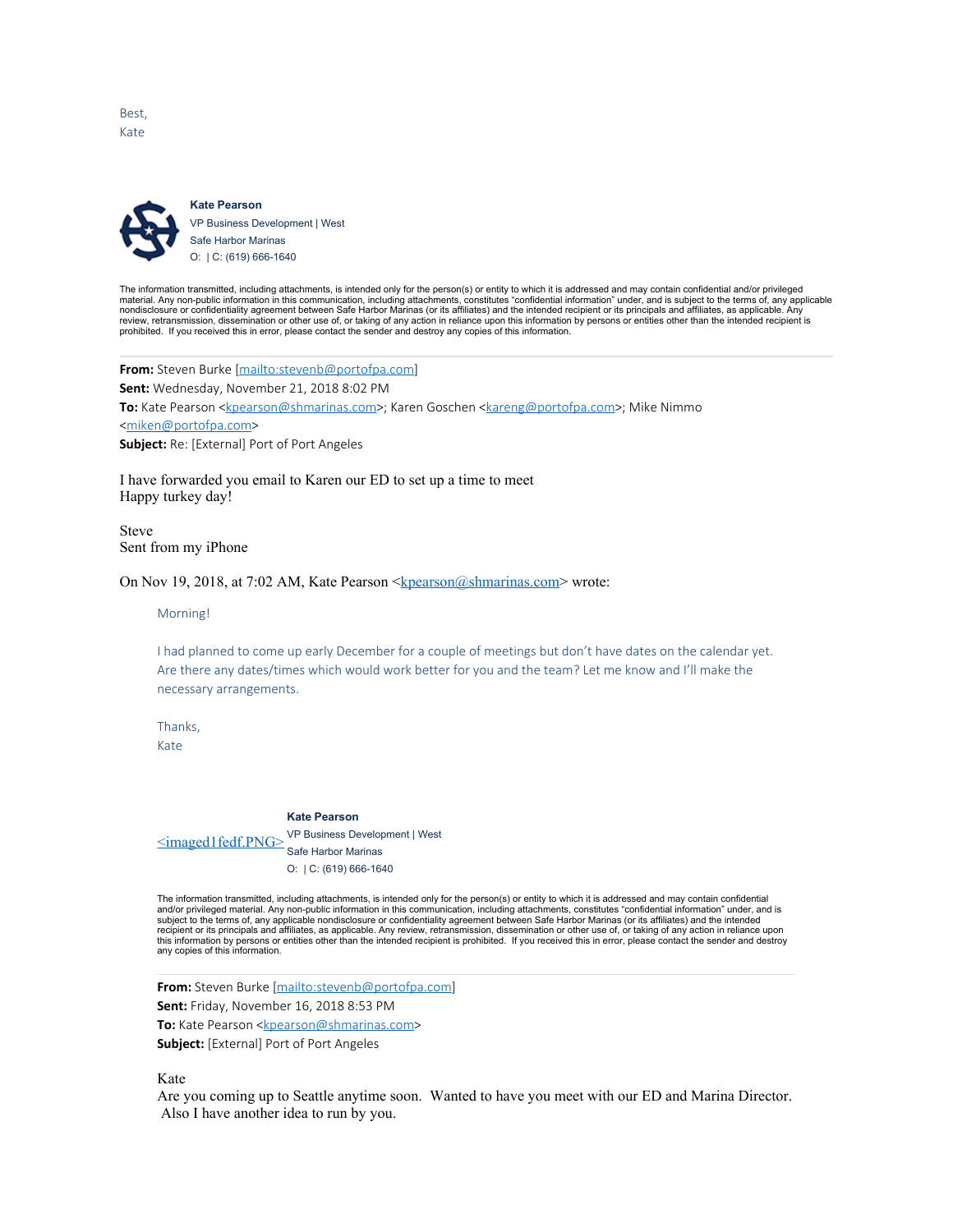Thanks

Steven D. Burke, Commissioner Port of Port Angeles Office: 360-417-3370 Cell: 360-460-3526

**SPECIAL PUBLIC DISCLOSURE NOTICE TO RECIPIENT(S):** Information contained in any communication to or from the Port of Port Angeles, including attachments, may be subject to the disclosure requirements of Washington's Public Records Act, Ch. 42.56 RCW.

**SPECIAL PUBLIC DISCLOSURE NOTICE TO RECIPIENT(S):** Information contained in any communication to or from the Port of Port Angeles, including attachments, may be subject to the disclosure requirements of Washington's Public Records Act, Ch. 42.56 RCW.

**SPECIAL PUBLIC DISCLOSURE NOTICE TO RECIPIENT(S):** Information contained in any communication to or from the Port of Port Angeles, including attachments, may be subject to the disclosure requirements of Washington's Public Records Act, Ch. 42.56 RCW.

**SPECIAL PUBLIC DISCLOSURE NOTICE TO RECIPIENT(S):** Information contained in any communication to or from the Port of Port Angeles, including attachments, may be subject to the disclosure requirements of Washington's Public Records Act, Ch. 42.56 RCW.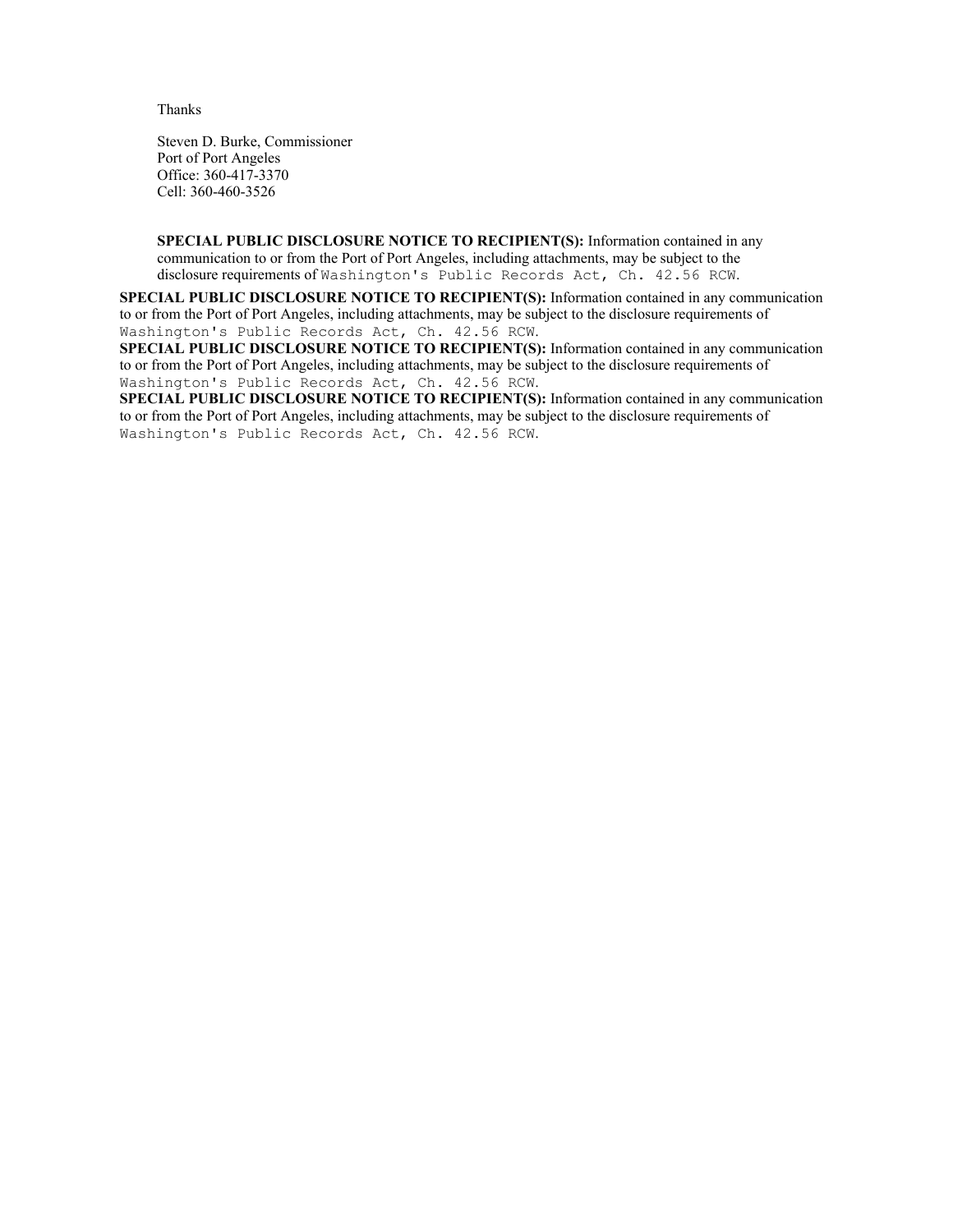# **Ground Leases: Overview**

Ground leases, often called land leases, are simply a lease of the land only. Usually land is leased for a relatively long period of time (50-99 years) to a tenant that constructs a building on the property. A ground lease separates ownership of the land from ownership of the building and improvements constructed on the land.

A commercial ground lease is usually defined as a lease of land for a relatively long term (e.g., 50 to 99 years), where all expenses of the property are the obligation of the tenant (e.g., taxes, repair and maintenance expenses, insurance costs, and financing costs), and which allows for tenant financing for the construction of the project to be constructed on the land either by leasehold financing, and/or so called "fee subordination" financing. Ground leases, therefore, are not only leases in the traditional sense of the word but are also financing instruments.

# **Why Ground Leases Make Sense**

For the landowner, a ground lease provides a stable income stream typically from a creditworthy tenant, while still allowing the landlord to retain ownership of land. Usually ground leases have built in escalation clauses and eviction rights, which give the land owner adequate rent increases over the term of the lease as well further downside protection in the event of a default. Another benefit to land owners is that ground leases normally have a reversionary clause, which transfers ownership of the improvements to the landlord at the end of the lease.

There are three basic advantages for a landowner to enter into a ground lease instead of selling the property outright:

- A ground lease avoids recognition of gain the landlord would otherwise realize if the property was sold to the tenant. There is no income tax consequence to the landlord upon execution of a ground lease, provided there are income tax consequences upon receipt of rent.
- The landlord retains fee ownership to the property. This is an important consideration to many family trusts and institutional owners who desire to maintain long termownership in order to put the property to economically productive use.
- Through various provisions in the ground lease documents, a landlord may retain some element of control over the development and permitted uses of the land that is leased under the ground lease. Many ground leases require a tenant to develop, construct and operate a specific type of commercial project and not change the nature of the project without the landlord's prior approval.